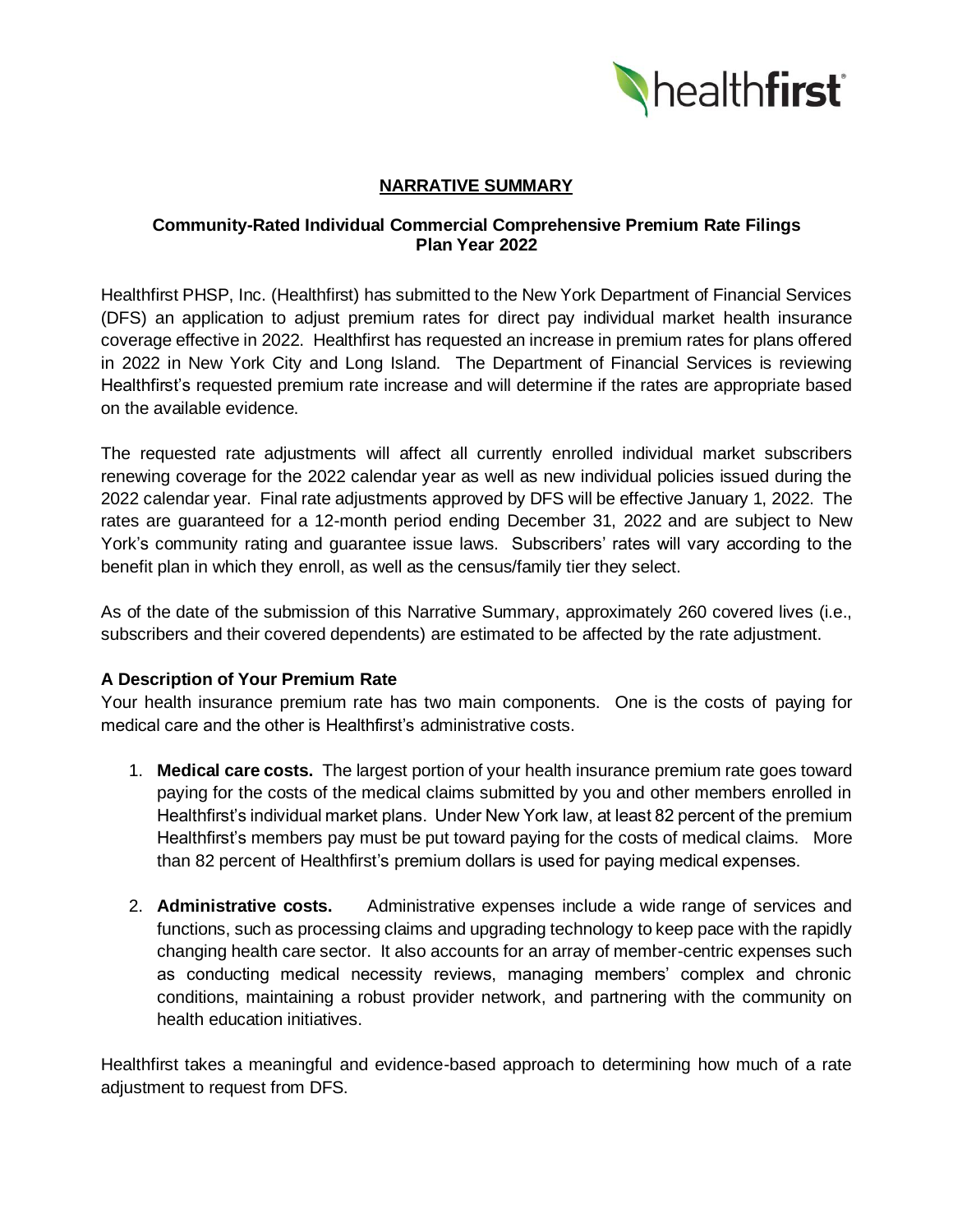# **Your Rate Adjustment Explained**

Healthfirst is applying for a rate adjustment to account for marketplace trends and to reflect actual and anticipated claims costs. While several market forces continue to drive health care costs higher more generally, Healthfirst continues to strengthen the effectiveness of its care management and quality improvement programs and robust network.

Healthfirst is requesting a higher rate for 2022 because several market forces continue to drive health care costs higher. These forces include:

- Cost increases for inpatient hospital, outpatient hospital, and physician services
- Cost increases for prescription drugs, including the increased use of expensive specialty prescriptions.

Currently the premium rates for Long Island are the same as the rates for New York City (NYC). The overall average rate increase is 34.4%.

The premium rate changes Healthfirst is requesting are summarized in the table below, for both New York City (NYC) and Long Island (LI).

| <b>Plan Name</b>                                              | <b>Requested Increase</b>        |
|---------------------------------------------------------------|----------------------------------|
| <b>Healthfirst HMO A</b><br>&<br><b>Healthfirst HMO A-VAD</b> | NYC: 35.4%<br>Long Island: 30.8% |
| <b>Healthfirst HMO B</b><br>&<br><b>Healthfirst HMO B-VAD</b> | NYC: 35.4%<br>Long Island: 30.8% |
| Healthfirst HMO C<br>&<br><b>Healthfirst HMO C-VAD</b>        | NYC: 35.4%<br>Long Island: 30.8% |
| <b>Healthfirst HMO D</b><br>&<br><b>Healthfirst HMO D-VAD</b> | NYC: 35.4%<br>Long Island: 30.8% |
| <b>Healthfirst HMO E</b>                                      | NYC: 35.4%<br>Long Island: 30.8% |